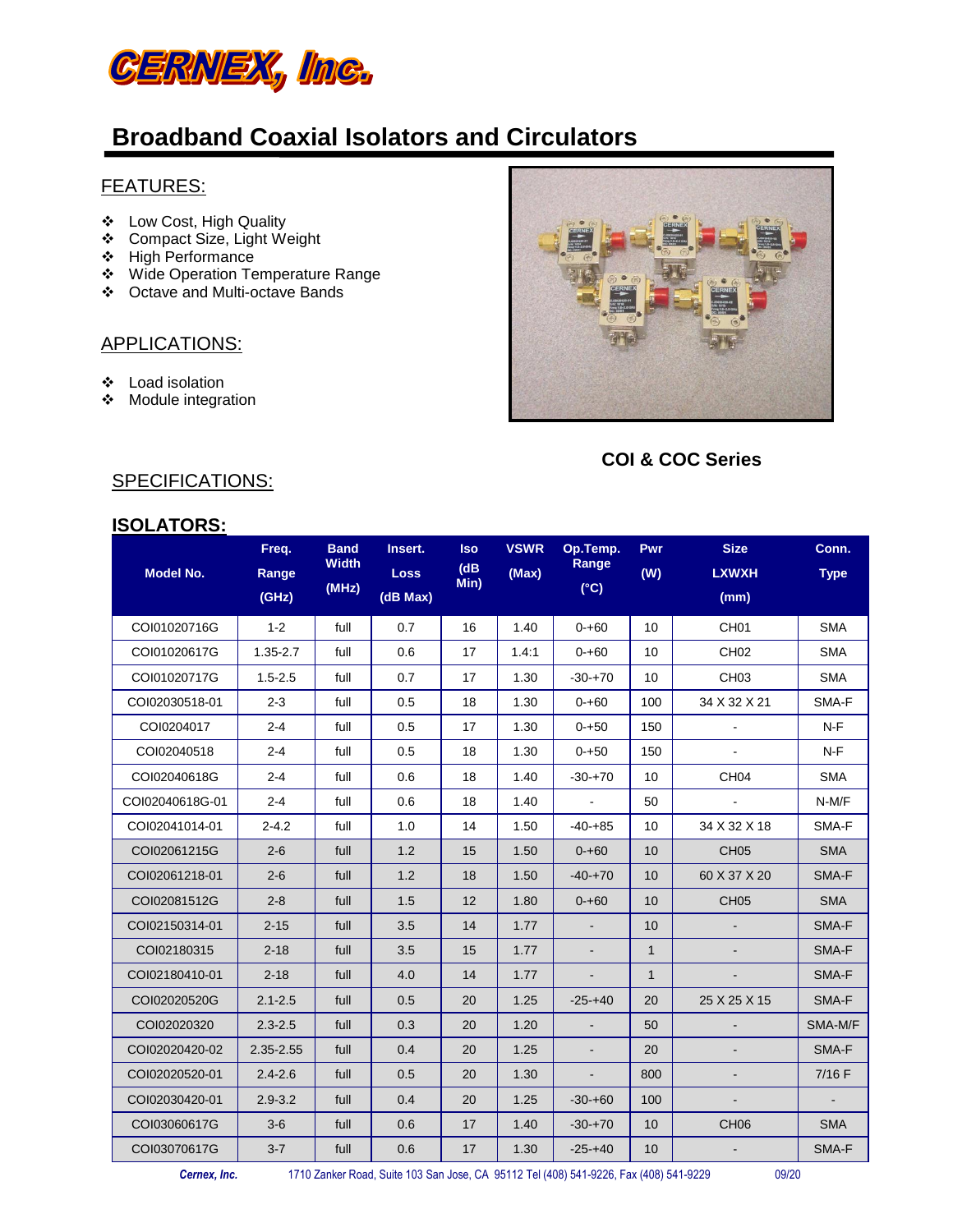

| <b>Model No.</b> | Freq.<br>Range | <b>Band</b><br>Width<br>(MHz) | Insert.<br><b>Loss</b> | <b>Iso</b><br>(dB)<br>Min) | <b>VSWR</b><br>(Max) | Op.Temp.<br>Range<br>(C) | <b>Pwr</b><br>(W) | <b>Size</b><br><b>LXWXH</b> | Conn.<br><b>Type</b> |
|------------------|----------------|-------------------------------|------------------------|----------------------------|----------------------|--------------------------|-------------------|-----------------------------|----------------------|
|                  | (GHz)          |                               | (dB Max)               |                            |                      |                          |                   | (mm)                        |                      |
| COI03030520N     | $3.1 - 3.4$    | full                          | 0.5                    | 20                         | 1.25                 | $\sim$                   | 200               | 40 X 40 X 30                | N-F                  |
| COI03050518-01   | $3.3 - 5$      | full                          | 0.5                    | 18                         | 1.30                 | -30-+75                  | 120               | 28 X 25.4 X 14              | SMA-F                |
| COI03070617G     | $3.5 - 7$      | full                          | 0.6                    | 17                         | 1.40                 | $-30+70$                 | 10                | CH <sub>07</sub>            | SMA                  |
| COI03040320G-01  | $3.9 - 4.3$    | full                          | 0.35                   | 20                         | 1.25                 | $\blacksquare$           | $\mathbf{1}$      | 26 X 19 X 16                | N-M/F                |
| COI04060518-01   | 4-6            | full                          | 0.5                    | 18                         | 1.30                 | $-30-+75$                | 20                | 22.5 X 21 X 15              | SMA-M/F              |
| COI04080520      | 4-8            | full                          | 0.6                    | 18                         | 1.35                 | $\sim$                   | 50                |                             | SMA-F                |
| COI04080617G     | 4-8            | full                          | 0.6                    | 17                         | 1.35                 | $-25 - +40$              | 20                | 26 X 20 X 14                | SMA-F                |
| COI04080618      | 4-8            | full                          | 0.6                    | 18                         | 1.35                 | $\blacksquare$           | 50                |                             | SMA-F                |
| COI04080618G     | 4-8            | full                          | 0.6                    | 18                         | 1.30                 | $-30+70$                 | 5                 | CH <sub>08</sub>            | SMA                  |
| COI05060520K     | $5-6$          | full                          | 0.5                    | 20                         | 1.20                 | -20-+60                  |                   | 22 X 15 X 13.8              | SMA-F                |
| COI05100618G     | 5-10           | full                          | 0.6                    | 18                         | 1.30                 | $-30+70$                 | 5                 | CH <sub>08</sub>            | SMA                  |
| COI05050418-01   | $5.2 - 5.9$    | full                          | 0.4                    | 18                         | 1.30                 | $-30+75$                 | 120               | 28 X 25.4 X 14              | N-F                  |
| COI05050420      | $5.3 - 5.9$    | full                          | 0.4                    | 20                         | 1.25                 | $\sim$                   | 20                | $\sim$                      | $\sim$               |
| COI06070520G     | $6 - 7.6$      | full                          | 0.5                    | 20                         | 1.25                 | $-40-+85$                | $\mathbf{1}$      | 26 X 16 X 15                | SMA-F                |
| COI06080423K     | 6-8            | full                          | 0.4                    | 23                         | 1.20                 | -40-+85                  | 5                 | 23.8 X 16 X 13.8            | SMA-F                |
| COI06080618K     | 6-8            | full                          | 0.6                    | 18                         | 1.30                 | -20-+60                  | 5                 |                             | SMA-F                |
| COI06120618G     | 6-12           | full                          | 0.6                    | 18                         | 1.40                 | $-30+70$                 | 5                 | CH <sub>09</sub>            | SMA                  |
| COI06181014      | 6-18           | full                          | 1.0                    | 14                         | 1.49                 | -40-+85                  | 20                |                             | SMA-F                |
| COI06181312G     | 6-18           | full                          | 1.35                   | 12                         | 1.67                 | $-40-+85$                | 20                | 20.5 X 16 X 13.6            | SMA-F                |
| COI06181412G     | 6-18           | full                          | 1.4                    | $12 \overline{ }$          | 1.66                 | -40-+85                  | 10                | 20.5 X 16 X 13.6            | SMA-F                |
| COI06181511G     | $6 - 18$       | full                          | 1.5                    | 11                         | 1.80                 | $-30+70$                 | 5                 | <b>CH10</b>                 | <b>SMA</b>           |
| COI06060320-02   | 6.57-6.87      | full                          | 0.3                    | 20                         | 1.15                 | $\sim$                   | 10                |                             | SMA-M                |
| COI07080520K     | $7 - 8$        | full                          | 0.5                    | 20                         | 1.20                 | $-20+60$                 | 5                 | 19 X 13 X 12.7              | SMA-F                |
| COI07181012-01   | $7.8 - 18$     | full                          | 1.0                    | 12                         | 1.70                 | $-40-+85$                | 10                | 23 X 15 X 10                | SMA-F                |
| COI08110620-01   | $8 - 11$       | full                          | 0.4                    | 22                         | 1.20                 | $-30-+70$                | 20                | 20 X 13 X 12                | SMA-F                |
| COI08110620-02   | $8 - 11$       | full                          | 0.4                    | 22                         | 1.20                 | $-45 - +85$              | 20                | 31.1 X 20 X13               | SMA-F                |
| COI08120520G     | 8-12           | full                          | 0.5                    | 20                         | 1.25                 | $-30-+70$                | 10                | CH11                        | <b>SMA</b>           |
| COI08120518-01   | 8-12           | full                          | 0.5                    | 18                         | 1.30                 | $-30-+75$                | 50                | 19 X 13 X 12.7              | SMA-M/F              |
| COI08120520G     | $8 - 12$       | full                          | 0.5                    | 20                         | 1.25                 | $-25 - +40$              | 20                | 20 X 12 X 13                | SMA-F                |
| COI08120520G-02  | 8-12           | full                          | 0.5                    | 20                         | 1.25                 | $\blacksquare$           | 25                | $\blacksquare$              | $\sim$               |
| COI08120520G-03  | 8-12           | full                          | 0.5                    | 20                         | 1.25                 | $-40-+85$                | 3.2               | 20 X 12 X 13                | SMA-F                |
| COI08120520G-04  | $8 - 12$       | full                          | 0.5                    | 20                         | 1.25                 | $-40-+85$                | 5                 | 20 X 13 X12                 | SMA-F                |
| COI08120520G-05  | $8 - 12$       | full                          | 0.5                    | 20                         | 1.25                 | $-40-+70$                | 10                | 20 X 12 X 13                | SMA-F                |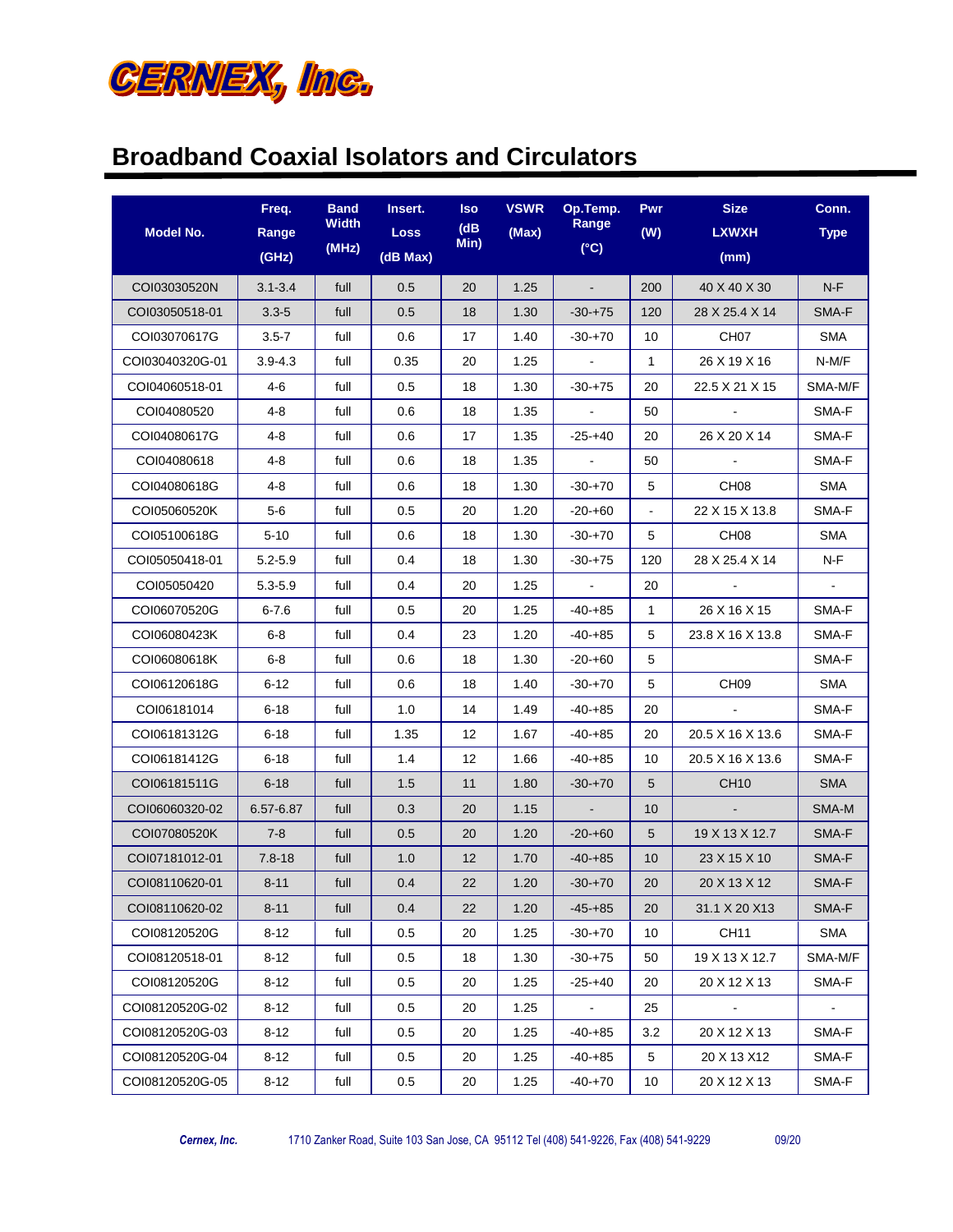

|                  | Freq.       | <b>Band</b> | Insert.     | <b>Iso</b>   | <b>VSWR</b> | Op.Temp.         | <b>Pwr</b>     | <b>Size</b>      | Conn.       |
|------------------|-------------|-------------|-------------|--------------|-------------|------------------|----------------|------------------|-------------|
| <b>Model No.</b> | Range       | Width       | <b>Loss</b> | (dB)<br>Min) | (Max)       | Range            | (W)            | <b>LXWXH</b>     | <b>Type</b> |
|                  | (GHz)       | (MHz)       | (dB Max)    |              |             | (C)              |                | (mm)             |             |
| COI08120520G-06  | 8-12.4      | full        | 0.5         | 20           | 1.25        | -40-+70          | 25             | 20 X 13 X 12     | SMA-F       |
| COI08120520D     | 8-12.4      | full        | 0.5         | 20           | 1.25        | $-30+85$         | 25             |                  | SMA-F       |
| COI08180816G     | $8 - 18$    | full        | 0.8         | 16           | 1.45        | $-25 - +40$      | 20             |                  | SMA-F       |
| COI08180817G     | 8-18        | full        | 0.8         | 17           | 1.40        | $-30+70$         | 5              | CH <sub>12</sub> | SMA         |
| COI08100321      | 8.4-10.2    | full        | 0.3         | 21           | 1.20        | -54-+71          | 20             | 26 X 19 X 17     | N-F         |
| COI08090425-01   | $8.6 - 9.6$ | full        | 0.4         | 23           | 1.20        | -40-+80          | 10             | 20 X 13 X 12     | SMA-F       |
| COI09090325CS    | $9.2 - 9.6$ | full        | 0.3         | 25           | 1.20        | $\omega_{\rm c}$ | 5              |                  | SMA-F       |
| COI09090627-01   | $9.2 - 9.6$ | full        | 0.6         | 27           | 1.25        | $-20-+50$        | 5              | 20 X 13 X 12     | SMA-F       |
| COI10130520-01   | $10 - 13$   | full        | 0.5         | 20           | 1.25        | $-30+70$         | 20             | 31.1 X 20 X 13   | SMA-F       |
| COI10150520G1    | $10 - 15$   | full        | 0.5         | 20           | 1.25        | $-30+70$         | 5              | CH11             | SMA         |
| COI12120320-01   | 12-12.25    | full        | 0.3         | 20           | 1.20        | $-30+85$         | 10             | 20 X 13 X 12     | SMA-F       |
| COI12120320-02   | 12-12.5     | full        | 0.3         | 20           | 1.20        | -30-+85          | 10             | 20 X 13 x 12     | SMA-F/M     |
| COI12120420-01   | 12-12.5     | full        | 0.4         | 20           | 1.20        | $-30+75$         | 20             | 19 X 12.7 X 13   | SMA-F       |
| COI12180520D     | $12 - 18$   | full        | 0.5         | 20           | 1.25        | $\blacksquare$   | 15             |                  | SMA-F       |
| COI12180620G     | 12-18       | full        | 0.6         | 20           | 1.30        | $\blacksquare$   | 5              |                  | SMA-F       |
| COI12180618      | 12-18       | full        | 0.6         | 18           | 1.35        | -30-+70          | 20             | 20 X 12 X 13     | SMA-F       |
| COI12180618G     | 12-18       | full        | 0.6         | 18           | 1.40        | $-30+70$         | 20             | 12X20X13         | SMA         |
| COI12180618G-01  | $12 - 18$   | full        | 0.6         | 18           | 1.35        | $\mathbf{r}$     | 20             |                  | N-M/F       |
| COI12180718G     | 12-18       | full        | 0.7         | 18           | 1.30        | $\blacksquare$   | 5              |                  | K-F         |
| COI12150420      | 12.4-15     | full        | 0.4         | 20           | 1.25        | $\blacksquare$   |                |                  | SMA-M/F     |
| COI14180618      | 14-18       | full        | 0.6         | 18           | 1.35        | $-30+70$         | 25             | 20 X 12 X 13     | SMA-F       |
| COI15180420-01   | $15 - 18$   | full        | 0.4         | 20           | 1.25        | $\blacksquare$   | $\blacksquare$ |                  | SMA-F       |
| COI16180618-01   | 16-18.5     | full        | 0.6         | 18           | 1.35        | $-20+70$         | 20             | 20 X 13 X 12     | SMA-F       |
| COI18260818D     | 18-26.5     | full        | 0.8         | 18           | 1.40        | -20-+65          | 5              | 12.7X17.8X12.7   | <b>SMA</b>  |
| COI18402109D     | 18-40       | full        | 2.1         | 9            | 2.10        | -20-+65          | 5              | 17.8 X12.7X12.7  | K-F         |
| COI18180421G     | 18.1-18.3   | full        | 0.4         | 21           | 1.20        | $-40-+65$        | $\mathbf{1}$   | 21.8 X 12 X 13.6 | 2.92-M/F    |
| COI19210421G     | 19.2-21.2   | full        | 0.4         | 21           | 1.20        | -40-+65          | $\mathbf{1}$   | 21.8 X 12 X 13.6 | 2.92-M/F    |
| COI20300620D     | 20-30       | full        | 0.7         | 18           | 1.40        | $-20-+65$        | 5              | $\blacksquare$   | K-F         |
| COI20300718D     | 20-30       | full        | 0.7         | 18           | 1.25        | $-20-+65$        | 5              |                  | K-F         |
| COI26280520G     | 26-28       | full        | 0.5         | 20           | 1.30        | $\blacksquare$   | 5              |                  | K-F         |
| COI26401014D     | 26.5-40.0   | full        | 1.0         | 14           | 1.50        | $-20-+65$        | 5              | 12.7X17.8X12.7   | K-F         |
| COI27310620D     | 27-31       | full        | 0.6         | 20           | 1.25        | $-20+65$         | 5              | 17.8 X12.7X12.7  | K-F         |
| COI27290619      | 27-29.5     | full        | 0.6         | 19           | 1.25        | -40-+70          | $\overline{2}$ | 21.8 X 13.6 X 12 | K-F         |
| COI28280420      | 28          | full        | 0.4         | 20           | 1.25        | $-40-+70$        | 1              | 21.8 X 13.6 X 12 | 2.92-M/F    |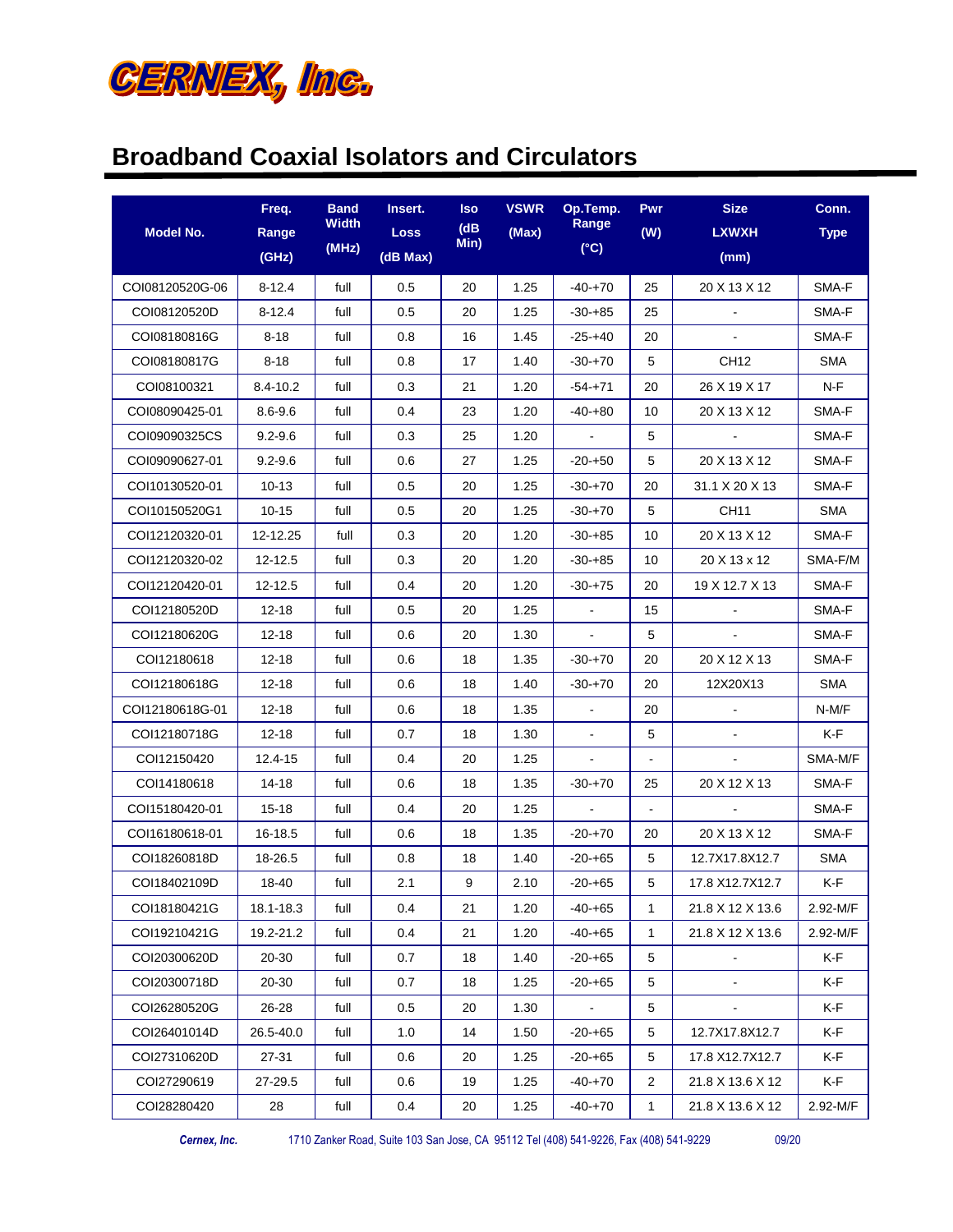

| <b>Model No.</b> | Freq.<br><b>Range</b><br>(GHz) | <b>Band</b><br><b>Width</b><br>(MHz) | Insert.<br><b>Loss</b><br>(dB Max) | <b>Iso</b><br>(dB)<br>Min) | <b>VSWR</b><br>(Max)     | Op.Temp.<br>Range<br>$(^{\circ}C)$ | <b>Pwr</b><br>(W) | <b>Size</b><br><b>LXWXH</b><br>(mm) | Conn.<br><b>Type</b> |
|------------------|--------------------------------|--------------------------------------|------------------------------------|----------------------------|--------------------------|------------------------------------|-------------------|-------------------------------------|----------------------|
| COI28300819      | 28-30                          | full                                 | 0.8                                | 19                         | 1.25                     | ۰                                  | 4                 |                                     | $2.92-F$             |
| COI29310523G     | 29-31                          | full                                 | 0.5                                | 23                         | 1.20                     | ٠                                  | 2                 | $\overline{\phantom{a}}$            | K-F                  |
| COI31330620D     | $31 - 33$                      | full                                 | 0.6                                | 20                         | $\overline{\phantom{a}}$ | ٠                                  | $\blacksquare$    |                                     | K-F                  |
| COI34360820-01   | 34-36                          | full                                 | 0.8                                | 20                         | 1.28                     | $-40-180$                          | 1                 | 18.8 X 9.65 X 12.7                  | K-F                  |
| COI40421520      | 40-42                          | full                                 | 1.5                                | 20                         | 1.50                     | $-10 - +60$                        | 1                 | 14.3 X 8.12 X 13                    | $2.4-F$              |
| COI40420120-01   | 40-42.3                        | full                                 | 1.6                                | 20                         | 1.50                     | ٠                                  | 1                 |                                     | $2.92-F$             |
| COI43430119      | 43-43.5                        | full                                 | 1.5                                | 19                         | 1.55                     | ٠                                  | ۸                 | $\overline{\phantom{a}}$            | 2.4F                 |

#### **CIRCULATORS:**

| <b>Model No.</b> | Freq.<br>Range | <b>Band</b><br><b>Width</b> | Insert.<br><b>Loss</b> | <b>Iso</b><br>(dB) | <b>VSWR</b><br>(Max) | Op.Temp.<br>Range | Pwr<br>(W) | <b>Size</b><br><b>LXWXH</b> | Conn.<br><b>Type</b> |
|------------------|----------------|-----------------------------|------------------------|--------------------|----------------------|-------------------|------------|-----------------------------|----------------------|
|                  | (GHz)          | (MHz)                       | (dB Max)               | Min)               |                      | (C)               |            | (mm)                        |                      |
| COC01020715G     | $1 - 2$        | full                        | 0.7                    | 15                 | 1.40                 | $0 - +60$         | 20         | <b>CH13</b>                 | <b>SMA</b>           |
| COC01020716G     | $1 - 2$        | full                        | 0.7                    | 16                 | 1.40                 | $0 - +60$         | 100        | 66X64X26                    | SMA-F                |
| COC01020617G     | $1.35 - 2.7$   | full                        | 0.6                    | 17                 | 1.35                 | $0 - +60$         | 20         | <b>CH14</b>                 | <b>SMA</b>           |
| COC01020717G     | $1.50 - 2.5$   | full                        | 0.7                    | 17                 | 1.35                 | $-30-+70$         | 20         | <b>CH15</b>                 | <b>SMA</b>           |
| COC02040617-01   | $2 - 4$        | full                        | 0.6                    | 17                 | 1.35                 | $0 - 60$          | 60         | 34 X 32 X 21                | SMA-F                |
| COC02040616      | $2 - 4$        | full                        | 0.6                    | 16                 | 1.40                 | $-30 + 70$        | 50         | 34 X 32 X 18                | SMA-F                |
| COC02040616G     | $2 - 4$        | full                        | 0.6                    | 16                 | 1.40                 |                   | 10         | 34 X 32 X 18                | SMA-F                |
| COC02040618G     | $2 - 4$        | full                        | 0.6                    | 18                 | 1.40                 | $-30-+70$         | 20         | CH <sub>16</sub>            | <b>SMA</b>           |
| COC02060715D     | $2 - 6$        | full                        | 0.8                    | 14                 | 1.50                 |                   | 20         | 40X41X17                    | SMA-F                |
| COC02060812D     | $2 - 6$        | full                        | 0.8                    | 12                 | 1.50                 | $-40-+70$         | 20         | 30.5x30.5x15                | SMA-F                |
| COC02081709D     | $2 - 8$        | full                        | 1.75                   | 9                  | 2.10                 | $0 - +50$         | 20         | 41.2X40.1X17.8              | SMA-F                |
| COC02081709-01   | $2 - 8$        | full                        | 1.75                   | 9                  | 2.10                 | $-10 - +70$       | 20         | 41.2X40.1X17.8              | SMA-F                |
| COC02020520G     | $2.1 - 2.5$    | full                        | 0.5                    | 20                 | 1.25                 | $-25 - +40$       | 20         | 25 X 25 X 15                | SMA-F                |
| COC02020323G     | $2.3 - 2.4$    | full                        | 0.3                    | 23                 | 1.20                 | $-30 + 70$        | 100        |                             |                      |
| COC02020420G     | $2.3 - 2.5$    | full                        | 0.4                    | 20                 | 1.25                 | $-30+70$          | 100        |                             |                      |
| COC02020420-03   | 2.35-2.55      | full                        | 0.4                    | 20                 | 1.20                 | $\overline{a}$    | 300        |                             | N                    |
| COC02030520      | $2.6 - 3.4$    | full                        | 0.5                    | 20                 | 1.25                 | $\mathbf{r}$      | 100        | $\blacksquare$              | SMA-F                |
| COC02030420N     | $2.7 - 3.3$    | full                        | 0.4                    | 20                 | 1.25                 |                   | 100        |                             | $N-F$                |
| COC02030420-01   | $2.9 - 3.1$    | full                        | 0.4                    | 20                 | 1.25                 | $-30 + 75$        | 300        | 28.5 X 25.4 X 15            | SMA-F                |
| COC03040418      | $3-4$          | full                        | 0.4                    | 18                 | 1.30                 | $0 - +70$         | 10         | 28 X 25.4 X 14              | SMA-F                |
| COC03060616G     | $3-6$          | full                        | 0.6                    | 16                 | 1.40                 | $-30 + 70$        | 20         | <b>CH17</b>                 | <b>SMA</b>           |
| COC03030322R     | $3.1 - 3.3$    | full                        | 0.35                   | 22                 | 1.17                 | $-40-+85$         | 20         | 26.5 X 26.5 X 17            | SMA-F                |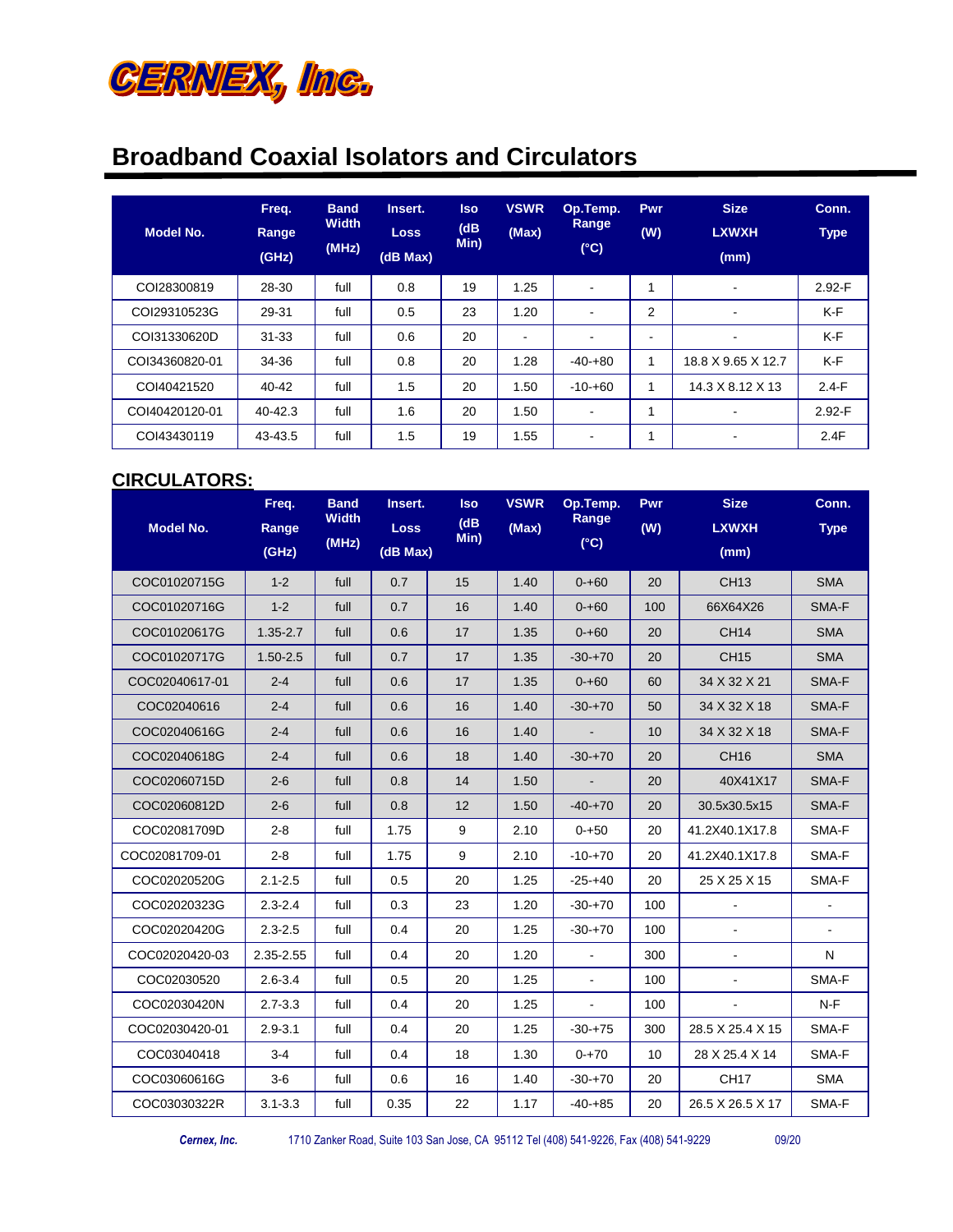

| Model No.       | Freq.<br>Range<br>(GHz) | <b>Band</b><br>Width<br>(MHz) | Insert.<br><b>Loss</b><br>(dB Max) | lso<br>(dB)<br>Min) | <b>VSWR</b><br>(Max) | Op.Temp.<br>Range<br>(C) | <b>Pwr</b><br>(W) | <b>Size</b><br><b>LXWXH</b><br>(mm) | Conn.<br><b>Type</b> |
|-----------------|-------------------------|-------------------------------|------------------------------------|---------------------|----------------------|--------------------------|-------------------|-------------------------------------|----------------------|
| COC03030420G    | $3.1 - 3.4$             | full                          | 0.5                                | 20                  | 1.25                 | $\blacksquare$           | 200               | 40 X 40 X 30                        | N-F                  |
| COC03030323G1   | $3.4 - 3.6$             | full                          | 0.3                                | 23                  | 1.20                 | $\blacksquare$           | 100               |                                     |                      |
| COC04060618G    | 4-6                     | full                          | 0.6                                | 18                  | 1.30                 | $\blacksquare$           | 10                | 21 X 16 X 14                        | SMA-F                |
| COC04080420     | 4-8                     | full                          | 0.4                                | 20                  | 1.25                 | $-10 - +60$              | 20                | $\sim$                              | SMA-F                |
| COC04080518-01  | 4-8                     | full                          | 0.5                                | 18                  | 1.35                 | $0 - +60$                | 50                | 22.5 X 21 X 15                      | SMA-F                |
| COC04080618G    | 4-8                     | full                          | 0.6                                | 18                  | 1.30                 | $-30 + 70$               | 10                | CH <sub>18</sub>                    | SMA                  |
| COC04050520-01  | $4.4 - 5.5$             | full                          | 0.5                                | 20                  | 1.25                 | $-40-+95$                | 120               | 24 X 20 X18                         | SMA-F                |
| COC04050521-02  | $4.4 - 5.5$             | full                          | 0.5                                | 21                  | 1.25                 | $-40-+95$                | 120               | 20.8 X14 X 16                       | SMA-F                |
| COC05100618G    | $5 - 10$                | full                          | 0.6                                | 18                  | 1.30                 | -30-+70                  | 10                | CH <sub>18</sub>                    | SMA                  |
| COC05060420G    | $5.6 - 6$               | full                          | 0.4                                | 20                  | 1.25                 | $-30 + 75$               | 100               | 28 X 25.4 X 14                      | SMA-F                |
| COC06120616G    | 6-12                    | full                          | 0.6                                | 16                  | 1.40                 | $-30 + 70$               | 10                | CH <sub>19</sub>                    | SMA                  |
| COC06181414G    | $6 - 18$                | full                          | 1.0                                | 14                  | 1.50                 | -40-+70                  | 10                | 20.5 X 16 X 13.6                    | SMA-F                |
| COC06181511G    | $6 - 18$                | full                          | 1.5                                | 11                  | 1.90                 | $-30+70$                 | 10                | CH <sub>20</sub>                    | SMA                  |
| COC08100517-01  | $8 - 10$                | full                          | 0.5                                | 17                  | 1.35                 | $-40-+85$                | 500               |                                     | N-F                  |
| COC04080518-01  | $8 - 10$                | full                          | 0.5                                | 18                  | 1.30                 | $-35 - +75$              | 50                | 22.5 X 21 X 15                      | SMA-F                |
| COC08120520G    | $8 - 12$                | full                          | 0.5                                | 20                  | 1.25                 | $-30+70$                 | 10 <sup>°</sup>   | CH <sub>21</sub>                    | <b>SMA</b>           |
| COC08120520G-01 | $8 - 12$                | full                          | 0.5                                | 20                  | 1.25                 |                          | 50                |                                     | SMA-F                |
| COC08120518     | $8 - 12$                | full                          | 0.5                                | 18                  | 1.30                 | $-30+70$                 | 25                | 19 X 13 X 12.7                      | SMA-F                |
| COC08180616G    | $8 - 18$                | full                          | 0.6                                | 16                  | 1.45                 | $\blacksquare$           | 20                |                                     | SMA-F                |
| COC08180816G    | $8 - 18$                | full                          | 0.8                                | 16                  | 1.50                 | $-30-+70$                | 10 <sup>°</sup>   | CH <sub>22</sub>                    | <b>SMA</b>           |
| COC08090420-01  | $8.5 - 9.5$             | full                          | 0.4                                | 20                  | 1.25                 | $-20+85$                 | 200               | 19 X 13 X 12.7                      | SMA-F                |
| COC08090520G    | $8.5 - 9.5$             | full                          | 0.5                                | 20                  | 1.30                 | $-20-185$                | 200               | 19 X 15 X 13                        | SMA-F                |
| COC08090520R    | $8.5 - 9.5$             | full                          | 0.5                                | 20                  | 1.18                 | $-40-+85$                | 400               | 20 X 20 X 14.5                      | SMA-F                |
| COC08090520R-01 | $8.5 - 9.5$             | full                          | 0.5                                | 20                  | 1.18                 | $-40-185$                | 250               |                                     | SMA-F                |
| COC08090423-01  | $8.6 - 9.6$             | full                          | 0.4                                | 21                  | 1.20                 | $-40-+80$                | 10 <sup>°</sup>   | 19 X 15 X13                         | SMA-F                |
| COC09110320-01  | $9 - 11$                | full                          | 0.3                                | 20                  | 1.25                 |                          | 50                |                                     | SMA-F                |
| COC0911U520     | $9 - 11$                | full                          | 0.5                                | 20                  | 1.25                 | $\blacksquare$           | 20                | 19 X 15 X 13                        | SMA-F                |
| COC09110520-02  | $9 - 11$                | full                          | 0.5                                | 20                  | 1.25                 | $\blacksquare$           | 50                | $\sim$                              | SMA-F                |
| COC09100420-01  | $9.5 - 10.5$            | full                          | 0.4                                | 20                  | 1.25                 | $-30+70$                 | $\overline{2}$    | 19 X 15 X 13                        | SMA-F                |
| COC10150520G    | $10 - 15$               | full                          | 0.5                                | 20                  | 1.25                 | $-30+70$                 | 10 <sup>°</sup>   | CH <sub>21</sub>                    | <b>SMA</b>           |
| COC10110420-01  | 10.5-11.6               | full                          | 0.4                                | 20                  | 1.25                 | $\blacksquare$           | 32                | 19 X 15 X 13                        | SMA-M/F              |
| COC12180618G    | $12 - 18$               | full                          | 0.6                                | 18                  | 1.35                 | $-30+70$                 | 10 <sup>°</sup>   | CH <sub>21</sub>                    | <b>SMA</b>           |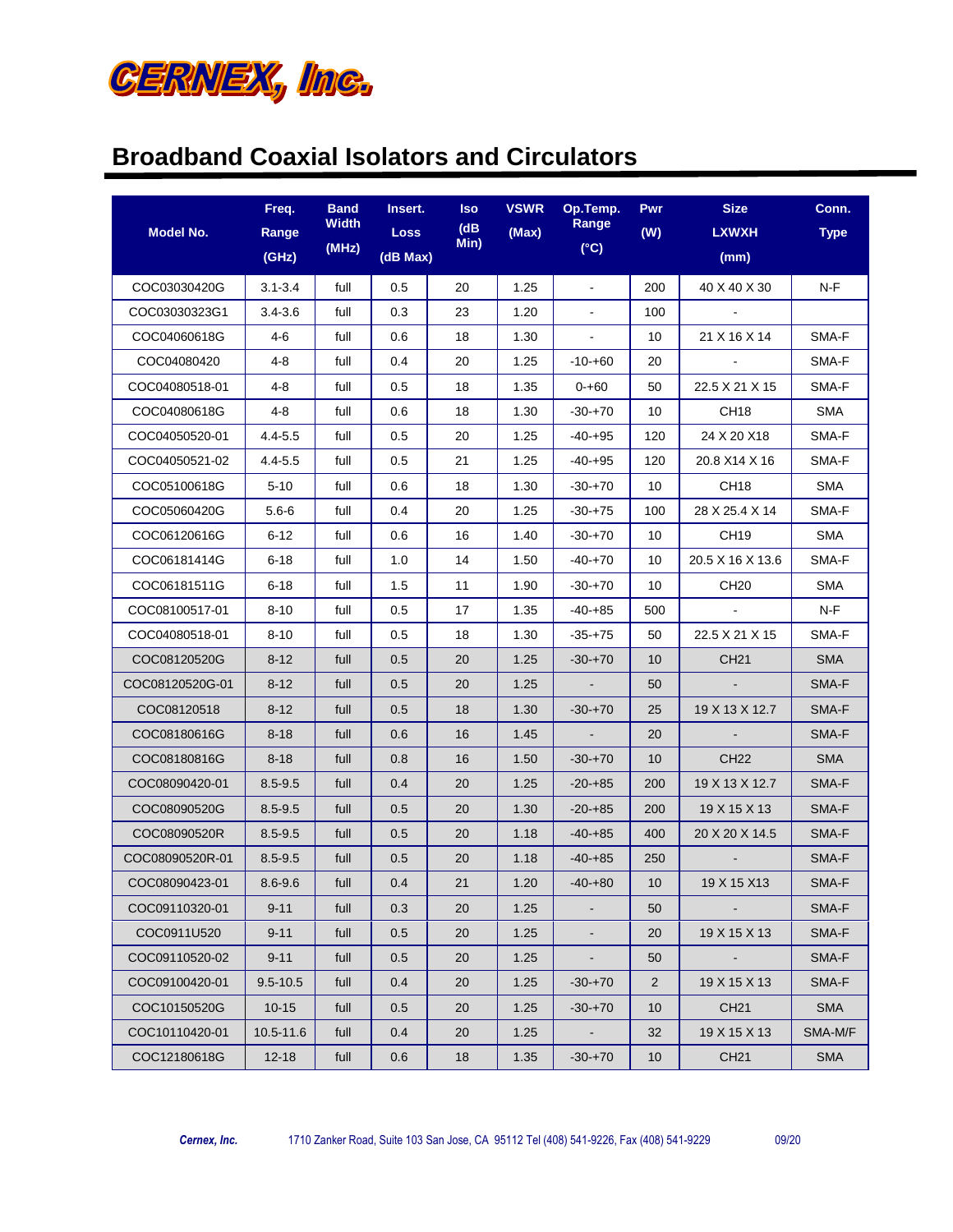

| <b>Model No.</b> | Freq.<br>Range<br>(GHz) | <b>Band</b><br><b>Width</b><br>(MHz) | Insert.<br><b>Loss</b><br>(dB Max) | <b>Iso</b><br>(dB)<br>Min) | <b>VSWR</b><br>(Max) | Op.Temp.<br>Range<br>$(^{\circ}C)$ | Pwr<br>(W)   | <b>Size</b><br><b>LXWXH</b><br>(mm) | Conn.<br><b>Type</b> |
|------------------|-------------------------|--------------------------------------|------------------------------------|----------------------------|----------------------|------------------------------------|--------------|-------------------------------------|----------------------|
| COC13160520G     | $13 - 16$               | full                                 | 0.5                                | 20                         | 1.30                 | $-40-+85$                          | $\mathbf{1}$ | 19 x 15 x 13                        | SMA-F                |
| COC14150520G     | $14 - 15$               | full                                 | 0.5                                | 20                         | 1.25                 | $-40-185$                          | 30           | 19 X 15 X 13                        | SMA-F                |
| COC17200717      | $17 - 20$               | full                                 | 0.7                                | 17                         | 1.40                 | $-20-+65$                          | 10           | 19 X 15 X 13                        | SMA-F                |
| COC17200422      | $17 - 22$               | full                                 | 0.4                                | 22                         | 1.20                 | $-20-+65$                          | 10           |                                     | SMA-F                |
| COC18402109D     | 18-40                   | full                                 | 2.1                                | 9                          | 2.10                 | $-20-+65$                          | 5            | 17.8X12.7X12.7                      | K-F                  |
| COC26290520      | 26.5-29.5               | full                                 | 0.5                                | 20                         | 1.25                 | ٠                                  | 5            |                                     | $2.92-F$             |
| COC26401014D     | 26.5-40                 | full                                 | 1.0                                | 14                         | 1.5                  | $-20-65$                           | 5            |                                     | $K-F$                |
| COC272806100G    | 27.5-28.5               | full                                 | 0.6                                | ٠                          | 1.43                 | $-40-+70$                          | 40           | 40 X 27 X 13                        | SMA-F                |
| COC32362515R     | 32-36                   | full                                 | 2.5                                | 15                         | 1.50                 | $-10 - +60$                        | 1            | 80 X 80 X 28                        | SMA-F                |
| COC33370718      | 33-37                   | full                                 | 0.7                                | 18                         | 1.25                 | $-20-+65$                          | 5            |                                     | $K-F$                |
| COC37400718      | $37 - 40$               | full                                 | 0.7                                | 18                         | 1.35                 | $\blacksquare$                     | 5            |                                     | $2.92 - F$           |

OTHER FREQUENCY BANDS ARE ALSO AVAILABLE.

#### HOW TO ORDER CUSTOM PARTS:



**Example:** To order a 2-4 GHz broadband coaxial isolator with 0.5 dB maximum insertion loss and 20 dB minimum isolation, specify COI02040520-XX.

CERNEXWAVE RESERVE THE RIGHT TO CHANGE THE SPECIFICATIONS WITHOUT NOTICE